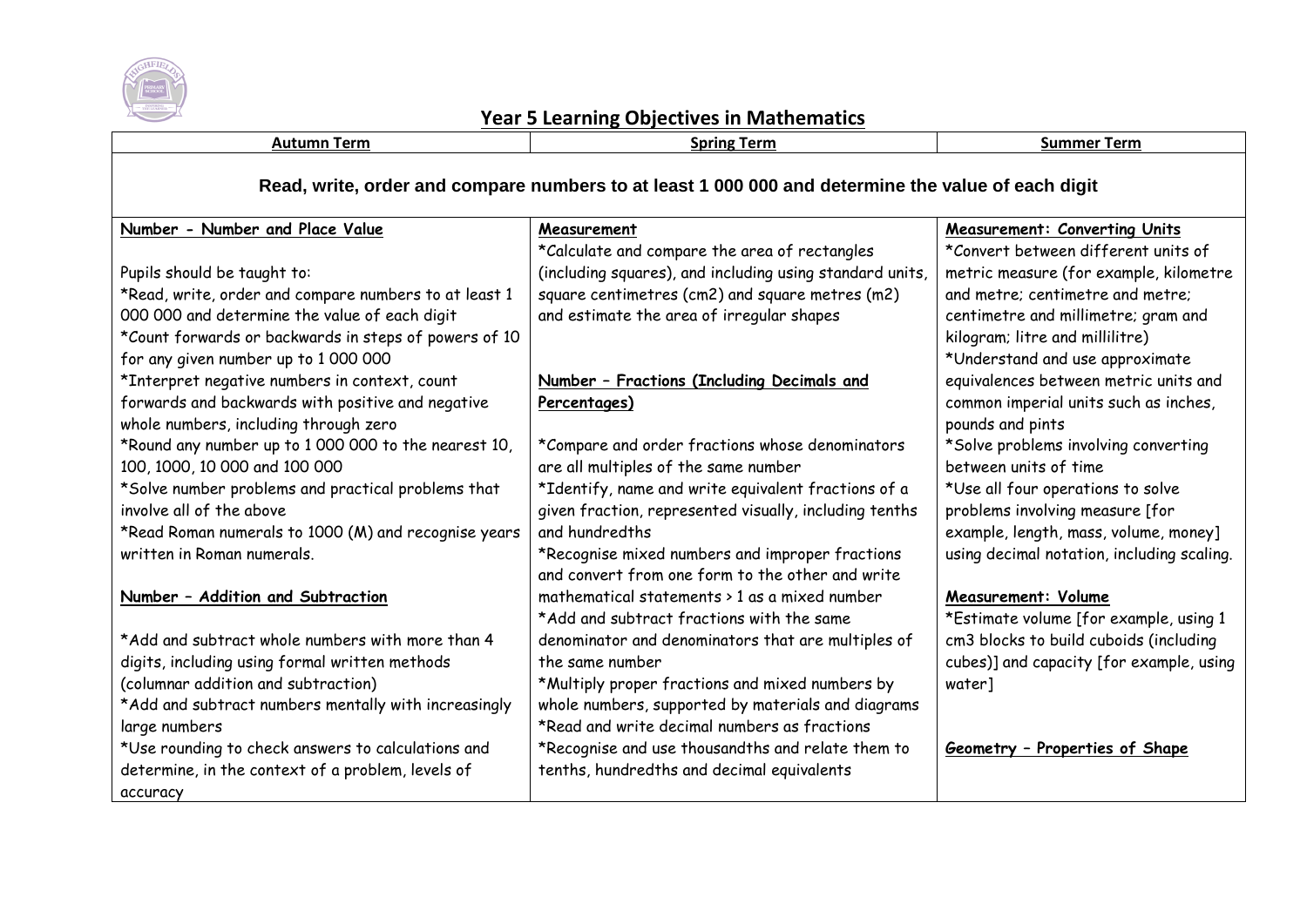

## **Year 5 Learning Objectives in Mathematics**

| *Solve addition and subtraction multi-step problems in  | *Round decimals with two decimal places to the         | * Identify 3-D shapes, including cubes                  |
|---------------------------------------------------------|--------------------------------------------------------|---------------------------------------------------------|
| contexts, deciding which operations and methods to      | nearest whole number and to one decimal place          | and other cuboids, from 2-D                             |
| use and why.                                            | *Read, write, order and compare numbers with up to     | representations                                         |
|                                                         | three decimal places                                   | * Know angles are measured in degrees:                  |
|                                                         | *Solve problems involving number up to three decimal   | estimate and compare acute, obtuse and                  |
| Number - Multiplication and Division                    | places                                                 | reflex angles                                           |
|                                                         | *Recognise the per cent symbol (%) and understand      | * Draw given angles, and measure them                   |
| *Identify multiples and factors, including finding all  | that per cent relates to 'number of parts per          | in degrees $(°)$                                        |
| factor pairs of a number, and common factors of two     | hundred', and write percentages as a fraction with     | * Identify: angles at a point and 1 whole               |
| numbers                                                 | denominator 100, and as a decimal                      | turn (total 360°) angles at a point on a                |
| *Know and use the vocabulary of prime numbers, prime    | * Solve problems which require knowing percentage      | straight line and half a turn (total 180°)              |
| factors and composite (non-prime) numbers               | and decimal equivalents of 1/2, 1/4, 1/5, 2/5, 4/5 and | other multiples of 90°                                  |
| *Establish whether a number up to 100 is prime and      | fractions with a denominator of a multiple of 10 or    | $\mathrm{^{\star}}$ Use the properties of rectangles to |
| recall prime numbers up to 19                           | 25.                                                    | deduce related facts and find missing                   |
| *Multiply numbers up to 4 digits by a one- or two-digit |                                                        | lengths and angles                                      |
| number using a formal written method, including long    |                                                        | * Distinguish between regular and                       |
| multiplication for two-digit numbers                    | Number - Multiplication and Division                   | irregular polygons based on reasoning                   |
| *Multiply and divide numbers mentally drawing upon      | *Solve problems involving multiplication and division, | about equal sides and angles.                           |
| known facts                                             | including scaling by simple fractions and problems     |                                                         |
| *Divide numbers up to 4 digits by a one-digit number    | involving simple rates.                                |                                                         |
| using the formal written method of short division and   |                                                        | <b>Geometry: Position and Direction</b>                 |
| interpret remainders appropriately for the context      |                                                        | * Identify, describe and represent the                  |
| *Multiply and divide whole numbers and those involving  |                                                        | position of a shape following a                         |
| decimals by 10, 100 and 1000                            |                                                        | reflection or translation, using the                    |
| *Recognise and use square numbers and cube numbers,     |                                                        | appropriate language, and know that the                 |
| and the notation for squared (2) and cubed (3)          |                                                        | shape has not changed.                                  |
| *Solve problems involving multiplication and division   |                                                        |                                                         |
| including using their knowledge of factors and          |                                                        | <b>Statistics</b>                                       |
| multiples, squares and cubes                            |                                                        | *Solve comparison, sum and difference                   |
|                                                         |                                                        | problems using information presented in                 |
|                                                         |                                                        | a line graph                                            |